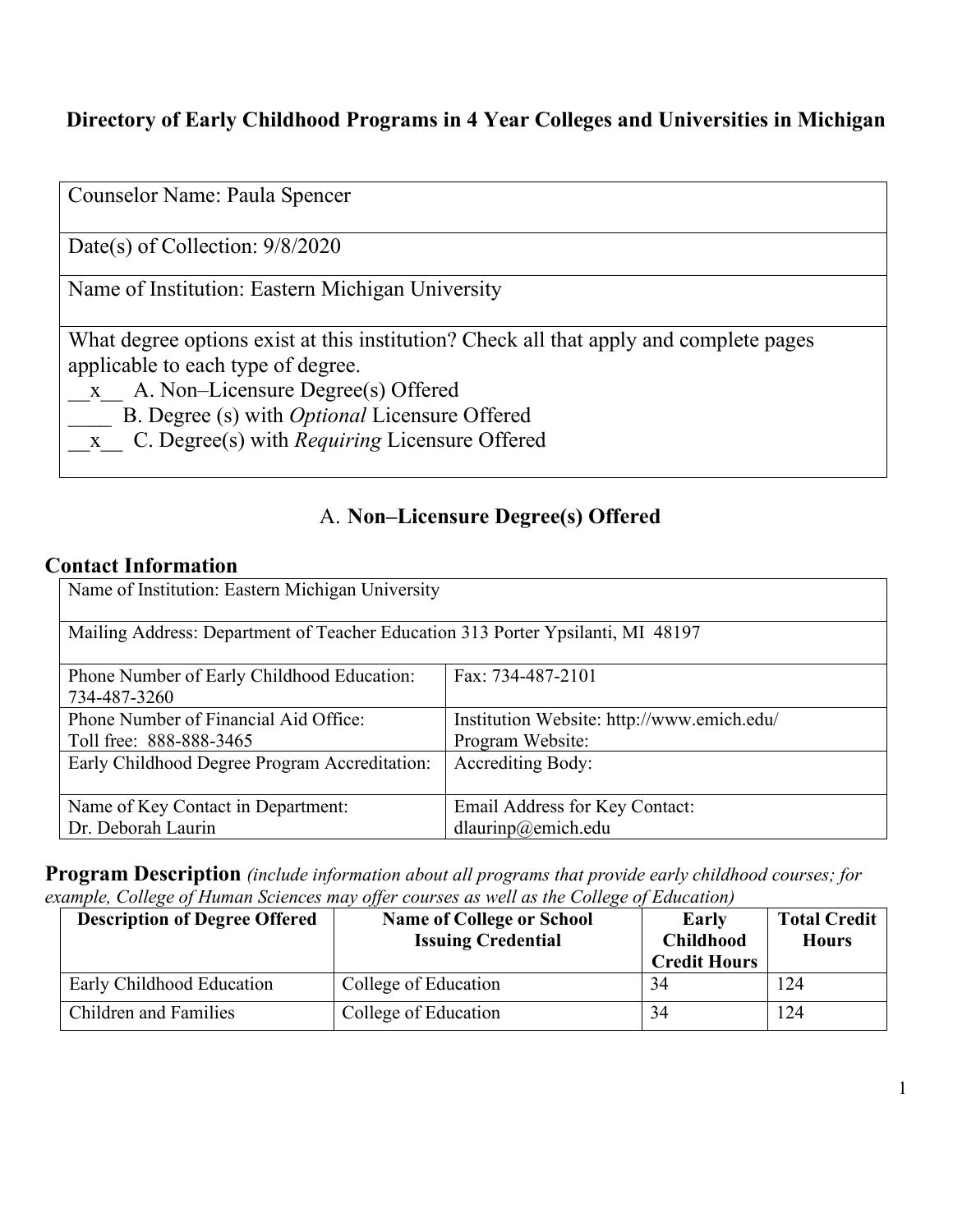# **Program Information**

| Requirements for admission to early childhood                                                                           | 2.5 GPA                                                                        |
|-------------------------------------------------------------------------------------------------------------------------|--------------------------------------------------------------------------------|
| (EC) degree program. Include admission                                                                                  |                                                                                |
| requirements                                                                                                            |                                                                                |
| Requirements to enroll in EC classes. List any                                                                          | none                                                                           |
| special prerequisites                                                                                                   |                                                                                |
| Number of courses focused on birth-to-three                                                                             | $\mathbf{1}$                                                                   |
| intervention?                                                                                                           |                                                                                |
| Number of courses focused on early childhood<br>special education?                                                      | $\overline{2}$                                                                 |
| Average # of EC courses offered each term                                                                               | 10                                                                             |
| Average # of EC courses offered online each term                                                                        | $\mathbf{0}$                                                                   |
| Average # of EC courses offered in summer term                                                                          | $\overline{2}$                                                                 |
| Average # of courses offered in Spanish each<br>term                                                                    | $\mathbf{0}$                                                                   |
| Average # of EC courses offered per Term (not<br>summer) at night                                                       | $\overline{2}$                                                                 |
| Average # of EC courses offered per term (not<br>summer) on Saturday                                                    | $\boldsymbol{0}$                                                               |
| Average # of EC students per advisor.                                                                                   | Information not available                                                      |
| # total T.E.A.C.H. Early Childhood® BA                                                                                  | 6                                                                              |
| Scholarships in Fiscal Year (FY) 2019-20                                                                                |                                                                                |
| Satellite campuses with EC courses (number and                                                                          |                                                                                |
| location)                                                                                                               |                                                                                |
| Tuition cost per credit hour offered for on-<br>campus, seated courses in FY 2020-21                                    | \$450                                                                          |
| Fees for on-campus, seated courses in FY 2020-<br>21                                                                    | N/A                                                                            |
| Tuition cost per credit hour offered for<br>online/distance learning courses in FY 2020-21                              | \$450                                                                          |
| Fees for online/distance learning courses offered<br>in FY 2020-21                                                      | N/A                                                                            |
| List all 2-year schools with whom EC articulation<br>agreements are in place                                            | Jackson, Lansing, Grand Rapids, Schoolcraft, Henry<br>Ford, Oakland, Washtenaw |
| Provide link or text which describes student<br>degree transfer policy (from<br>2-year institutions to this university) | Information not available                                                      |
| Average # of EC courses offered per Term in<br>accelerated format (courses offered in 6 to 8<br>weeks)                  | $\mathbf{0}$                                                                   |
| Provide $#$ of degrees awarded by type in $FY$                                                                          | Children & Families-25                                                         |
| 2018-2019                                                                                                               | ECE with Elementary Certification - 50                                         |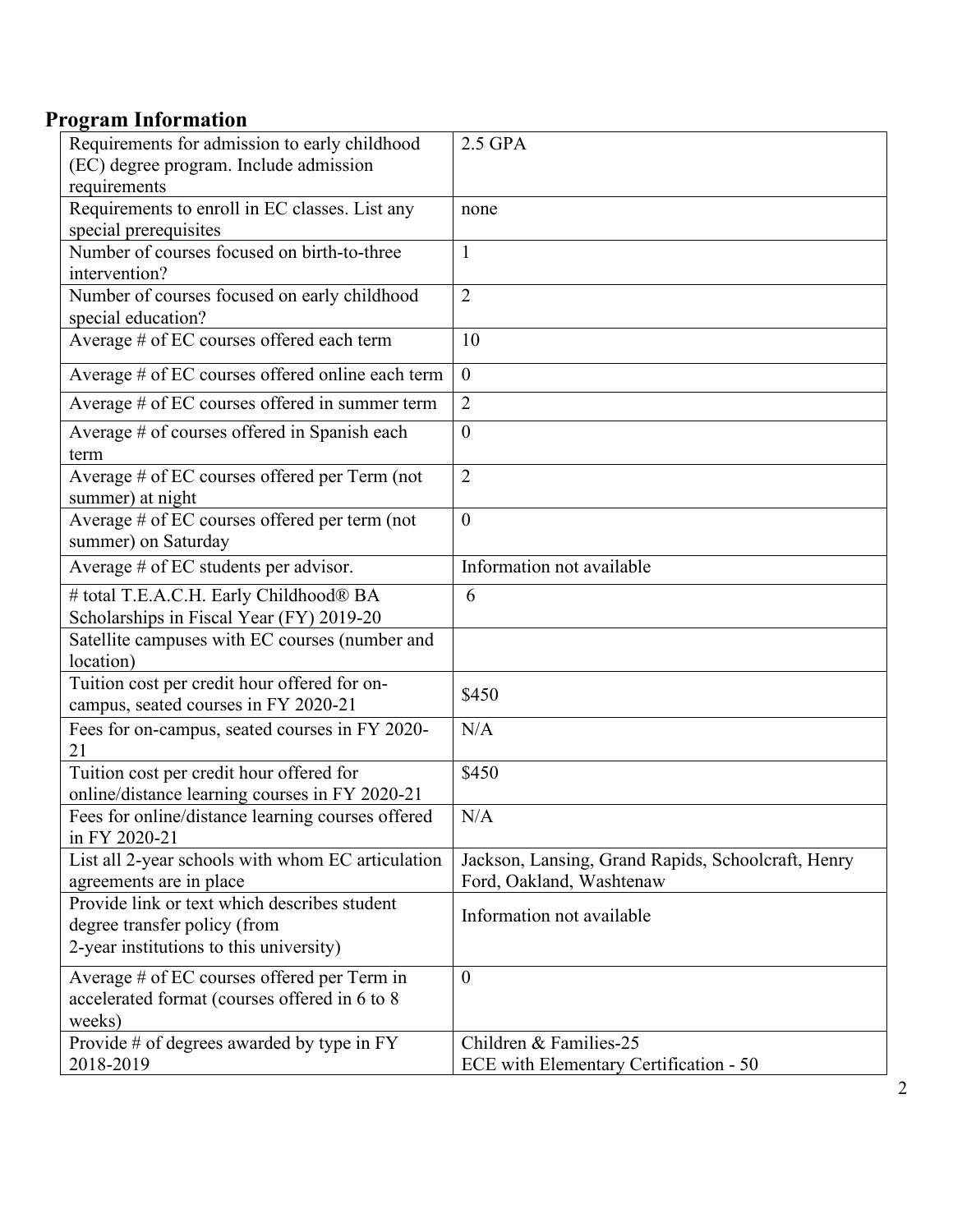# **C. Degree(s) with** *Requiring* **Licensure Offered**

## **Contact Information**

| Name of Institution: Eastern Michigan University                                     |                                                      |  |
|--------------------------------------------------------------------------------------|------------------------------------------------------|--|
| Mailing Address: Department of Teacher Education 313 Porter Ypsilanti, MI, USA 48197 |                                                      |  |
| Phone Number of Department: 734-487-3260                                             | Fax:734-487-2101                                     |  |
| Phone Number of Financial Aid Office:<br>Toll free: 888-888-3465                     | Institution Website: http://www.emich.edu/           |  |
| Degree Program Accreditation:<br><b>NAEYC</b>                                        | Accrediting Body: CAPE/NAEYC                         |  |
| Name of Key Contact in Department:<br>Deborah Laurin, Ph.D.                          | Email Address for Key Contact:<br>dlaurinp@emich.edu |  |

## **Program Description**

| <b>Description of</b><br><b>Degree Offered</b> | <b>Description of License</b>                   | <b>Name of College or School</b><br><b>Issuing Credential</b> | Early<br><b>Childhood</b><br><b>Credit Hours</b> | <b>Total</b><br><b>Credit</b><br><b>Hours</b> |
|------------------------------------------------|-------------------------------------------------|---------------------------------------------------------------|--------------------------------------------------|-----------------------------------------------|
| BA, Elementary<br>Education                    | Early Childhood Major,<br><b>ZS</b> Endorsement | Eastern Michigan University<br>College of Education           | 34                                               | 124                                           |

## **Program Information**

| Requirements for admission to early childhood (EC)<br>degree program. Include admission requirements | Initial Teacher Preparation Program<br>Admission                                                                                                                                                                                                                                                                                                                    |
|------------------------------------------------------------------------------------------------------|---------------------------------------------------------------------------------------------------------------------------------------------------------------------------------------------------------------------------------------------------------------------------------------------------------------------------------------------------------------------|
|                                                                                                      | In order to pursue the sequence of courses<br>necessary to complete eligibility for<br>recommendation for certification, one must<br>apply for and be admitted to the teacher<br>preparation program. Admission requirements<br>are common for all teacher preparation<br>programs, except that certain special education<br>programs have additional requirements. |
|                                                                                                      | Each undergraduate student is responsible for<br>applying to the teacher preparation program                                                                                                                                                                                                                                                                        |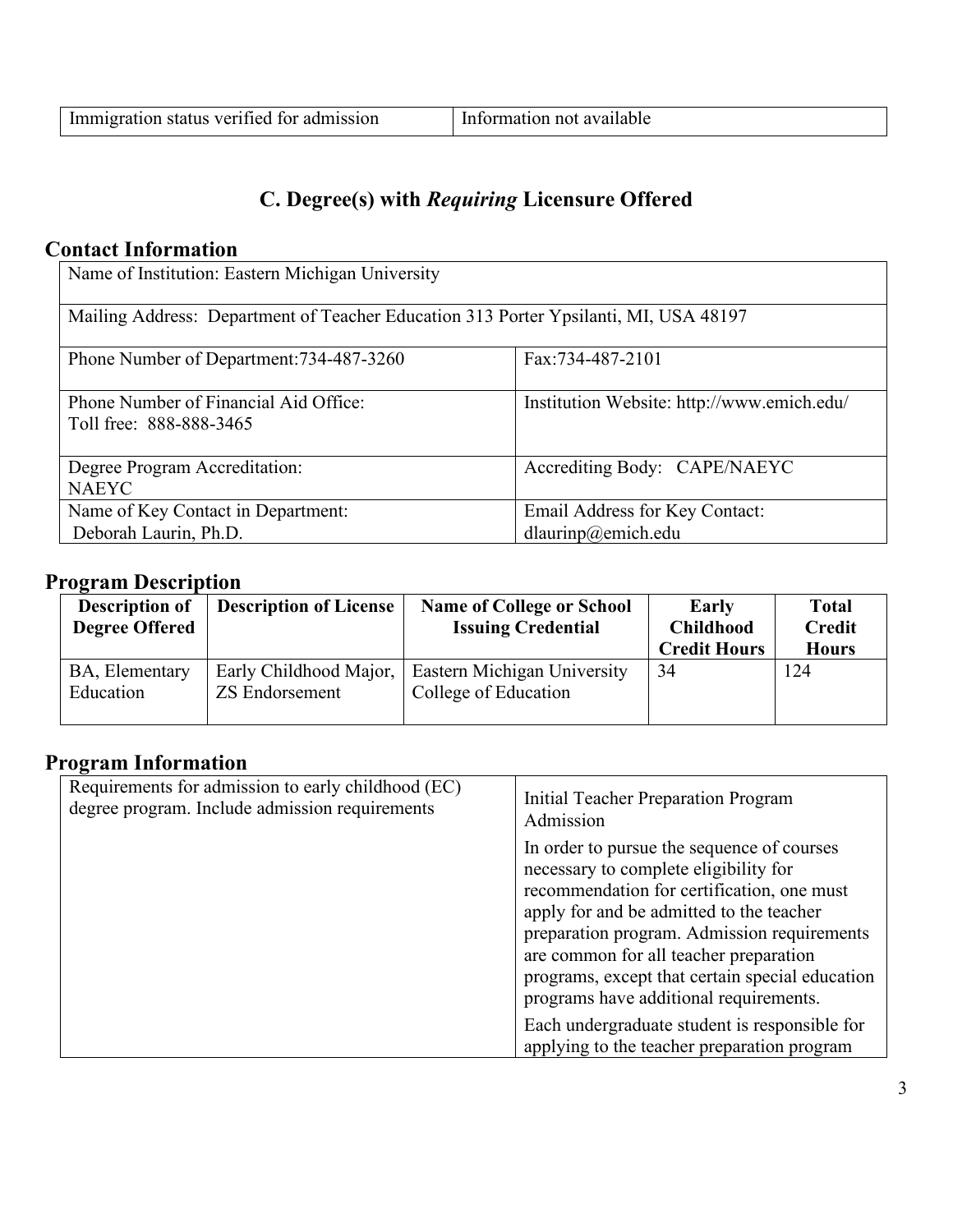immediately after the semester in which the student has earned 56 credit hours. Transfer students with more than 56 credit hours should apply immediately after the semester in which they have earned 12 hours at EMU, including at least one course in their major. Students with 56 hours of transfer course work with a decision GPA of 3.0 may apply for admission to the teacher preparation program without 12 earned hours at EMU.

Admission to the teacher preparation program is not automatic. Only those persons who have formally applied are considered for admission. Not all persons who apply become eligible for admission.

Application forms and additional information are available online at [www.emich.edu/coe/students.](http://www.emich.edu/coe/students) Teaching majors and minors are unofficial until program admission. Students pursuing teacher certification should follow the catalog that exists at the time of program admission. It is important that students apply to the teacher preparation program as soon as they have earned 56 credit hours.

#### Criteria

- 1. Completion of 56 credit hours
- 2. Appropriate cumulative GPA. One of:
	- 1. An overall EMU GPA of 2.5 or higher. At least 12 of the 56 credit hours taken at EMU with an EMU GPA of 2.5 or higher in your major (each of your majors if declaring a double major). You must complete at least one course in your major(s) in order to be eligible.
	- 2. Transferred 56 credits with a cumulative 3.0 GPA from all previous institutions.
- $\beta$ . A grade of "C" or higher (if taken) in the following courses:
	- 1. Elementary: [ENGL 121](http://catalog.emich.edu/preview_program.php?catoid=11&poid=5893&returnto=1549#tt4651) , [CTAC 124](http://catalog.emich.edu/preview_program.php?catoid=11&poid=5893&returnto=1549#tt2674) , [MATH 108](http://catalog.emich.edu/preview_program.php?catoid=11&poid=5893&returnto=1549#tt8114) , [MATH 110E](http://catalog.emich.edu/preview_program.php?catoid=11&poid=5893&returnto=1549#tt4880) , [PHY 100](http://catalog.emich.edu/preview_program.php?catoid=11&poid=5893&returnto=1549#tt880) ,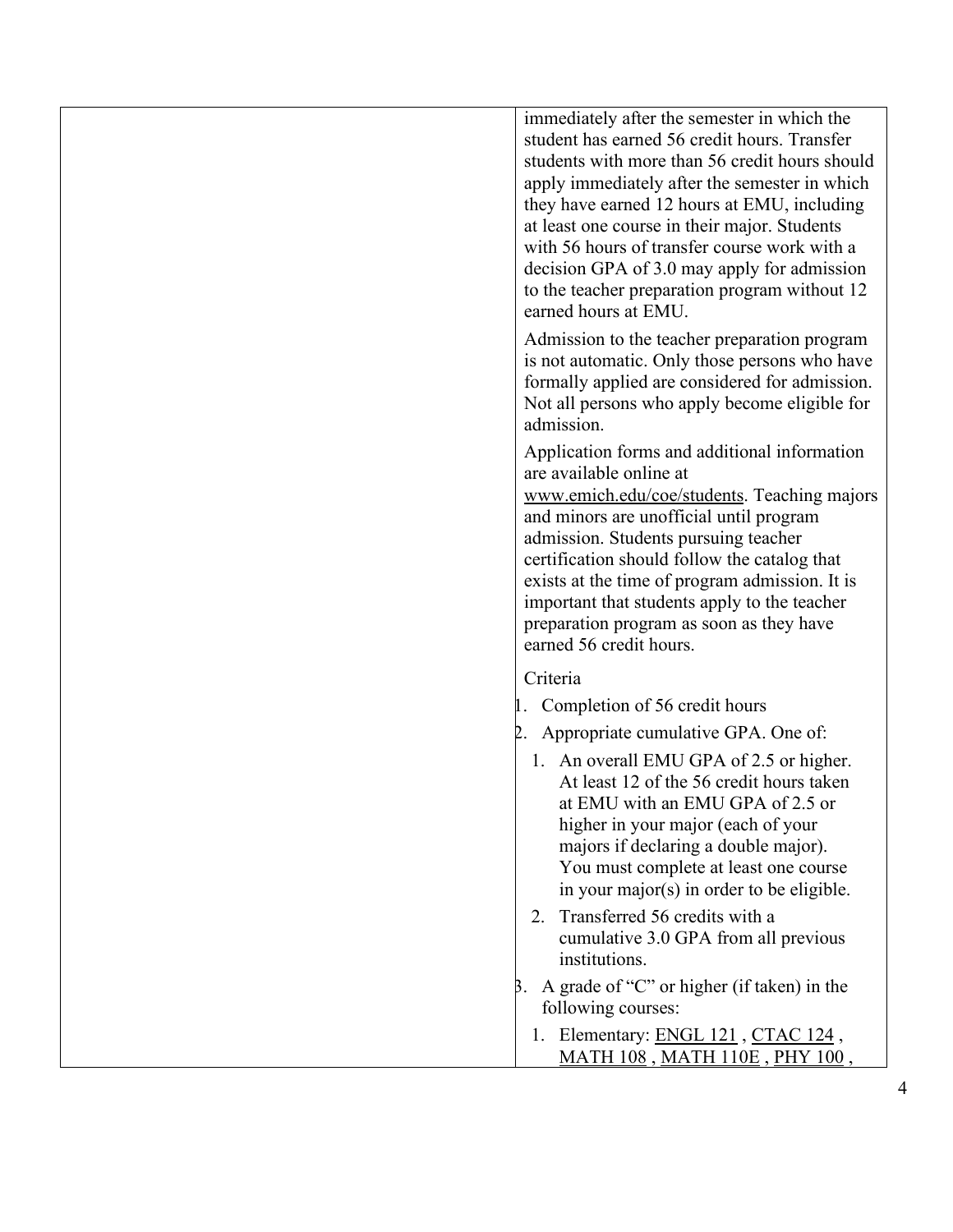|                                                                                              | ESSC 202, all of the professional<br>education courses, all courses that state<br>"for elementary teachers."<br>4. Personal statement about your experiences<br>with youth/children and why you are going<br>into teaching. This statement will be read<br>for content, grammar, and punctuation.<br>5. Completion of a Disposition Self<br>Evaluation Form.<br>6. ICHAT criminal background check and<br>Statement of Civil/Criminal Convictions.<br>If you answered yes to any of the<br>civil/criminal conviction questions on the<br>application, you will need to provide:<br>1. A copy of the Judgment of Sentence,<br>or Registrar of Actions, or Certification<br>of Conviction.<br>2. A written explanation of the offense(s).<br>Application of students with<br>civil/criminal convictions will be<br>carefully reviewed and may take<br>longer to process.<br>Meet academic, social, moral, and<br>financial obligations as a member of the |
|----------------------------------------------------------------------------------------------|---------------------------------------------------------------------------------------------------------------------------------------------------------------------------------------------------------------------------------------------------------------------------------------------------------------------------------------------------------------------------------------------------------------------------------------------------------------------------------------------------------------------------------------------------------------------------------------------------------------------------------------------------------------------------------------------------------------------------------------------------------------------------------------------------------------------------------------------------------------------------------------------------------------------------------------------------------|
|                                                                                              | EMU community.                                                                                                                                                                                                                                                                                                                                                                                                                                                                                                                                                                                                                                                                                                                                                                                                                                                                                                                                          |
| Requirements to enroll in EC classes. List any special<br>prerequisites like placement tests | There are no requirements to enroll in EC<br>classes.                                                                                                                                                                                                                                                                                                                                                                                                                                                                                                                                                                                                                                                                                                                                                                                                                                                                                                   |
| Number of courses focused on birth-to-three intervention?                                    | $\mathbf{1}$                                                                                                                                                                                                                                                                                                                                                                                                                                                                                                                                                                                                                                                                                                                                                                                                                                                                                                                                            |
| Number of courses focused on early childhood special<br>education?                           | $\overline{2}$                                                                                                                                                                                                                                                                                                                                                                                                                                                                                                                                                                                                                                                                                                                                                                                                                                                                                                                                          |
| Average # of EC courses offered each term                                                    | 10                                                                                                                                                                                                                                                                                                                                                                                                                                                                                                                                                                                                                                                                                                                                                                                                                                                                                                                                                      |
| Average # of EC courses offered online each term                                             | $\boldsymbol{0}$                                                                                                                                                                                                                                                                                                                                                                                                                                                                                                                                                                                                                                                                                                                                                                                                                                                                                                                                        |
| Average # of EC courses offered in summer term                                               | $\overline{2}$                                                                                                                                                                                                                                                                                                                                                                                                                                                                                                                                                                                                                                                                                                                                                                                                                                                                                                                                          |
| Average # of courses offered in Spanish each term                                            | $\boldsymbol{0}$                                                                                                                                                                                                                                                                                                                                                                                                                                                                                                                                                                                                                                                                                                                                                                                                                                                                                                                                        |
| Average # of EC courses offered per Term (not summer)<br>at night                            | $\overline{2}$                                                                                                                                                                                                                                                                                                                                                                                                                                                                                                                                                                                                                                                                                                                                                                                                                                                                                                                                          |
|                                                                                              |                                                                                                                                                                                                                                                                                                                                                                                                                                                                                                                                                                                                                                                                                                                                                                                                                                                                                                                                                         |

| Average # of EC courses offered per term (not summer) | None |
|-------------------------------------------------------|------|
| on Saturday                                           |      |